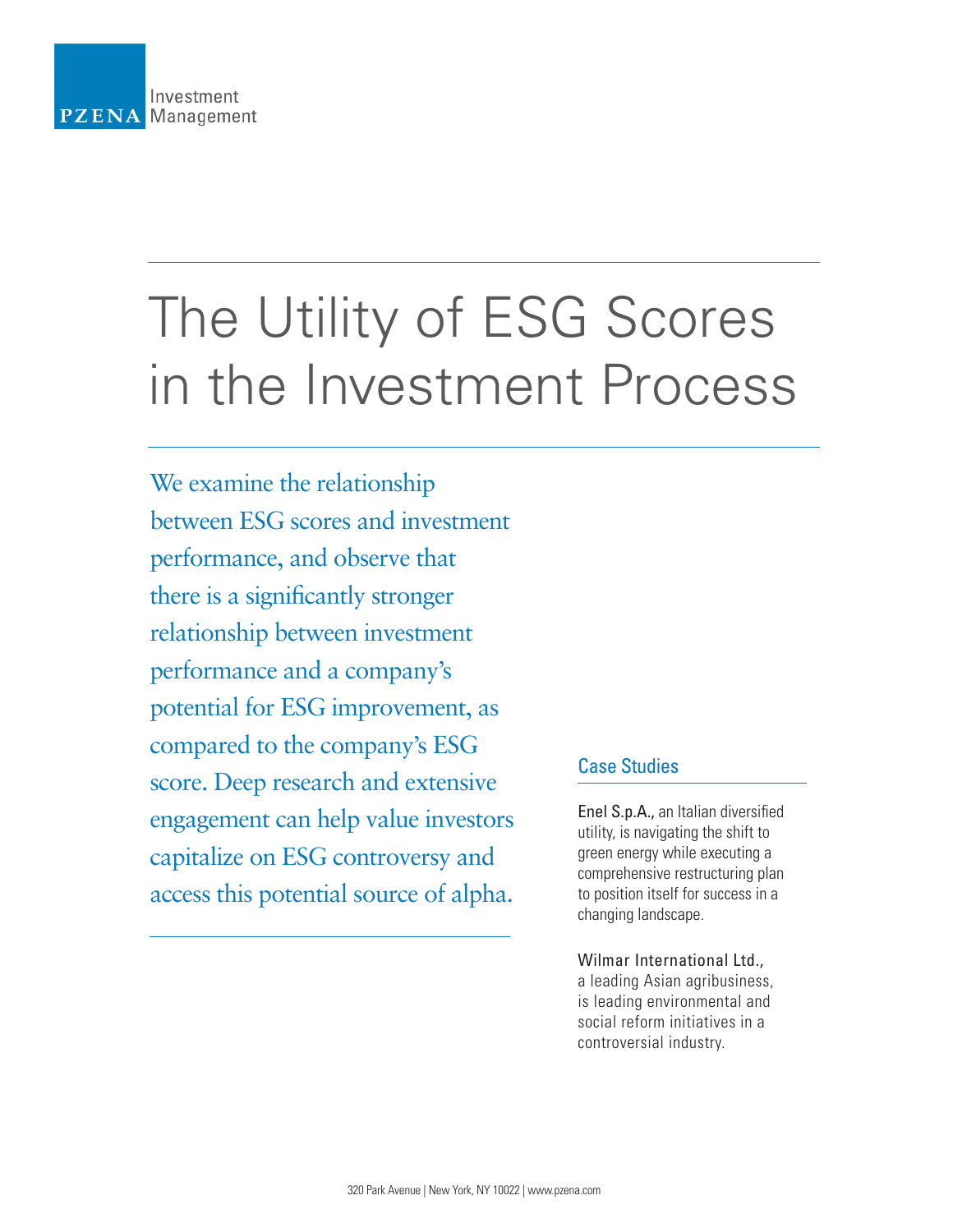#### **INTRODUCTION**

One of the most intense areas of interest in the investment world today is how practitioners are integrating the consideration of environmental, social, and governance (ESG) issues into their investment processes. Some managers have taken a quantitative approach, incorporating an evolving set of tools to invest in companies with high ESG scores. While others, Pzena included, have focused on the integration of ESG issues into the investment process and working with companies, as active owners, to address those issues.

An integrated approach appreciates the contribution ESG data providers have made to improving the availability and quality of data in the marketplace, but does not use overall ESG scores to make investment decisions. From our perspective, an ESG score is simply one of many inputs to our investment process and by no means the arbiter of investment decisions. That is something that will always be the purview of our bottom-up, fundamentally-driven research team.

Nevertheless, we are committed to furthering our understanding of the utility of ESG scores, particularly as it relates to positions or issues that clients have challenged us on. We therefore embarked on an intellectual exercise, making use of MSCI's ESG ratings to examine three questions.

- Are stocks with lower ESG scores cheaper?;
- Is there a relationship between ESG scores and investment performance?; and
- Is there a relationship between ESG score improvement and investment performance?

Based on our analysis, initial indications suggest there is not a significant relationship between a company's ESG score and future investment performance, however we observed a stronger relationship between ESG score *improvement* and future investment performance. Given the inherent limitations of data for these analyses, as discussed in Appendix A, these observations, while interesting, should be considered an incremental contribution to furthering the knowledge base in this area, and directional at best.

#### **LOWER ESG-RATED STOCKS MAY BE MARGINALLY CHEAPER**

We started by testing the hypothesis that lower ESGrated stocks are cheaper than the overall universe.

We used MSCI industry-adjusted ESG scores (IAS) to divide each universe into five quintiles with proportional sectoral representation. As such, each of the quintiles had the same number of companies from each sector to avoid any sectoral bias in ESG scores. As seen in Figures 1 and 2, the lowest ESG score quintile tends to be slightly cheaper than the overall universe. While the gap is not very large, it is noteworthy that this quintile had a lower price-to-book (P/B) valuation than the universe average in 21 of 27 quarters in the Global universe, and 25 of 27 quarters in the US universe. As such, it is probably reasonable to say that, in general, lower ESG-rated stocks appear to be slightly cheaper than the overall universe.

#### **Figure 1: Comparison of Median P/B of the Lowest ESG<sup>1</sup> Score Quintile<sup>2</sup> vs. the Global Universe<sup>3</sup>**



1 Based on MSCI's Industry Adjusted Scores (IAS). 2 Lowest quintile based on IAS scores. Analysis was performed using sector-neutral quintiles – i.e., we divided companies in each GICS sector into 5 equal quintiles to ensure proportionate sectoral representation in each IAS quintile.

3 The largest 2000 names globally ranked by market cap. Chart displays quarterly data from January 1, 2014 – July 1, 2020 (27 sets of data).

Source: FactSet, MSCI, Pzena analysis

#### Figure 2: Comparison of Median P/B of the Lowest ESG<sup>1</sup> Score Quintile<sup>2</sup> **vs. the US Universe**



1 Based on MSCI's Industry Adjusted Scores (IAS).

2 Lowest quintile based on IAS scores. Analysis was performed using sector-neutral quintiles – i.e., we divided companies in each GICS sector into 5 equal quintiles to ensure proportionate sectoral representation in each IAS quintile.

3 The largest 1000 names listed in the US ranked by market cap. Chart displays quarterly data from January 1, 2014 – July 1, 2020 (27 sets of data).

Source: FactSet, MSCI, Pzena analysis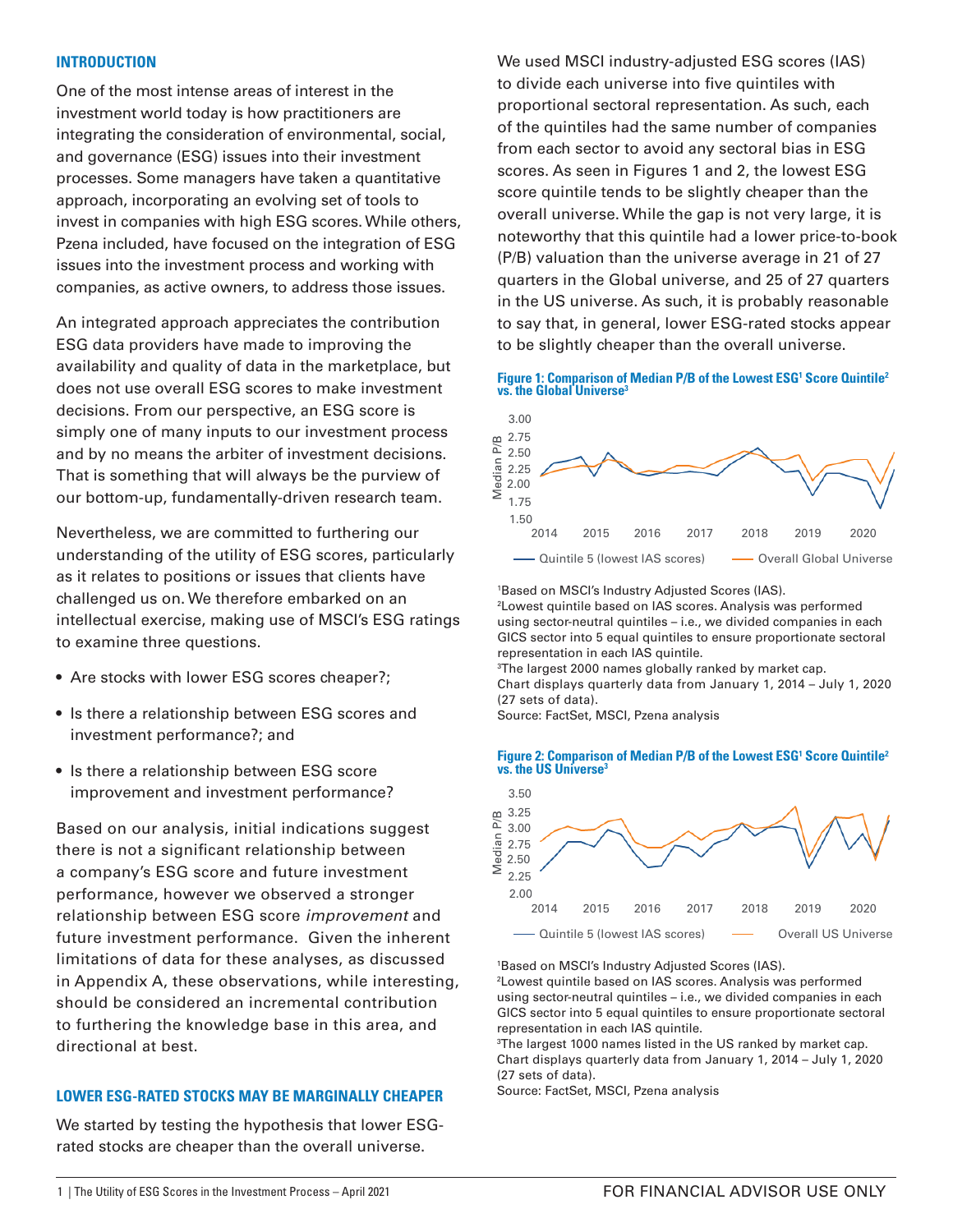#### **RELATIONSHIP BETWEEN ESG SCORES AND INVESTMENT PERFORMANCE**

For this analysis, we focused on the relationship between IAS ESG scores and investment performance, as described in Appendix B, Methodology. We divided the universe into five quintiles, each with the same proportionate sectoral representation based on IAS ESG scores, and we compared the three-year rolling total shareholder returns of each of the quintiles (equally weighted). A strong relationship should, ideally, exhibit three key characteristics. First, there should be a meaningful difference of measured return across quintiles; second, it should follow a monotonic trend across the quintiles (i.e., the highest ESG score improvement quintile outperforms the next improvement quintile, which outperforms the next, and so on), and last, the observed relationship should hold across both the Global and the US data sets.

While both results (Figure 3) show that the lowest ESG scores tend to have weaker performance, the monotonic trend of declining performance with lower ESG scores is only visible in US universe. There is no such relationship

#### **Figure 3: Weak Relationship Between ESG Scores and Performance FORWARD PERFORMANCE BY IAS1 ESG SCORE QUINTILES (5TH QUINTILE IS LOWEST ESG SCORE) JANUARY 1, 2014 - JULY 1, 2020**

| <b>IAS ESG</b><br>Quintiles <sup>4</sup> | <b>Average IAS</b><br><b>ESG Score</b> | <b>Average Forward</b><br><b>3YR USD Return<sup>5</sup></b> |
|------------------------------------------|----------------------------------------|-------------------------------------------------------------|
| 1 (highest quintile)                     | 8.31                                   | 24.0%                                                       |
| 2                                        | 6.38                                   | 24.7%                                                       |
| 3                                        | 5.06                                   | 23.9%                                                       |
| 4                                        | 3.69                                   | 25.8%                                                       |
| 5 (lowest quintile)                      | 1.82                                   | 21.5%                                                       |
| <b>Overall Global Universe</b>           | 4.99                                   | 23.9%                                                       |
|                                          | <b>US<sup>3</sup></b> Universe         |                                                             |
| <b>IAS ESG</b><br>Quintiles <sup>4</sup> | <b>Average IAS</b><br><b>ESG Score</b> | <b>Average Forward</b><br><b>3YR USD Return<sup>5</sup></b> |
| 1 (highest quintile)                     | 7.25                                   | 36.0%                                                       |
| $\overline{2}$                           | 5.44                                   | 33.9%                                                       |
| 3                                        | 4.33                                   | 31.8%                                                       |
| 4                                        | 3.22                                   | 29.2%                                                       |
| 5 (lowest quintile)                      | 1.67                                   | 29.1%                                                       |
| <b>Overall US Universe</b>               | 4.31                                   | 31.9%                                                       |

**Global2 Universe**

<sup>1</sup>Based on MSCI's Industry Adjusted Scores (IAS).

<sup>2</sup>The largest 2000 names globally ranked by market cap. <sup>3</sup>The largest 1000 names listed in the US ranked by market cap. <sup>4</sup>Analysis was performed using sector-neutral quintiles – i.e., we divided companies in each GICS sector into 5 equal quintiles to ensure proportionate sectoral representation in each IAS quintile.

<sup>5</sup>Cumulative total shareholder return in US dollars.

Data tables display 3-year quarterly averages (15 data sets each table). Source: Capital IQ, MSCI, Pzena analysis. Past performance is not indicative of future returns.

in the Global universe where the best return is from the fourth-worst ESG score quintile. Additionally, the return differential for the Global universe quintiles is much less accentuated than the US universe. On the basis of this analysis, the evidence does not demonstrate a strong and sustainable relationship between ESG scores and investment returns.

Also remember that this period coincides with a strong push by asset managers to own higher ESGrated names, thus bidding them up, while excluding weaker-rated ESG names, leading to lower valuations, thereby creating a performance differential. While it is hard to parse that effect, strong investor preference for higher ESG-rated shares clearly implies that the relationship visible only in the US universe is also likely less strong than it appears, if it exists.

# **RELATIONSHIP BETWEEN ESG SCORE IMPROVEMENT AND INVESTMENT PERFORMANCE**

We further focused on understanding the relationship of ESG score improvement to investment performance. For this analysis, we divided the universe into five quintiles, each with the same proportionate sectoral representation based on *improvement* in IAS ESG scores, and compared the three-year rolling total shareholder returns of each of the quintiles (equally weighted). As seen in Figure 4 on the next page, there appears to be a significantly stronger relationship between ESG score improvement and total shareholder returns. On average, stocks with improved ESG scores tend to outperform stocks with lower improvement in their ESG scores. This relationship is equally strong across both universes, and is monotonic.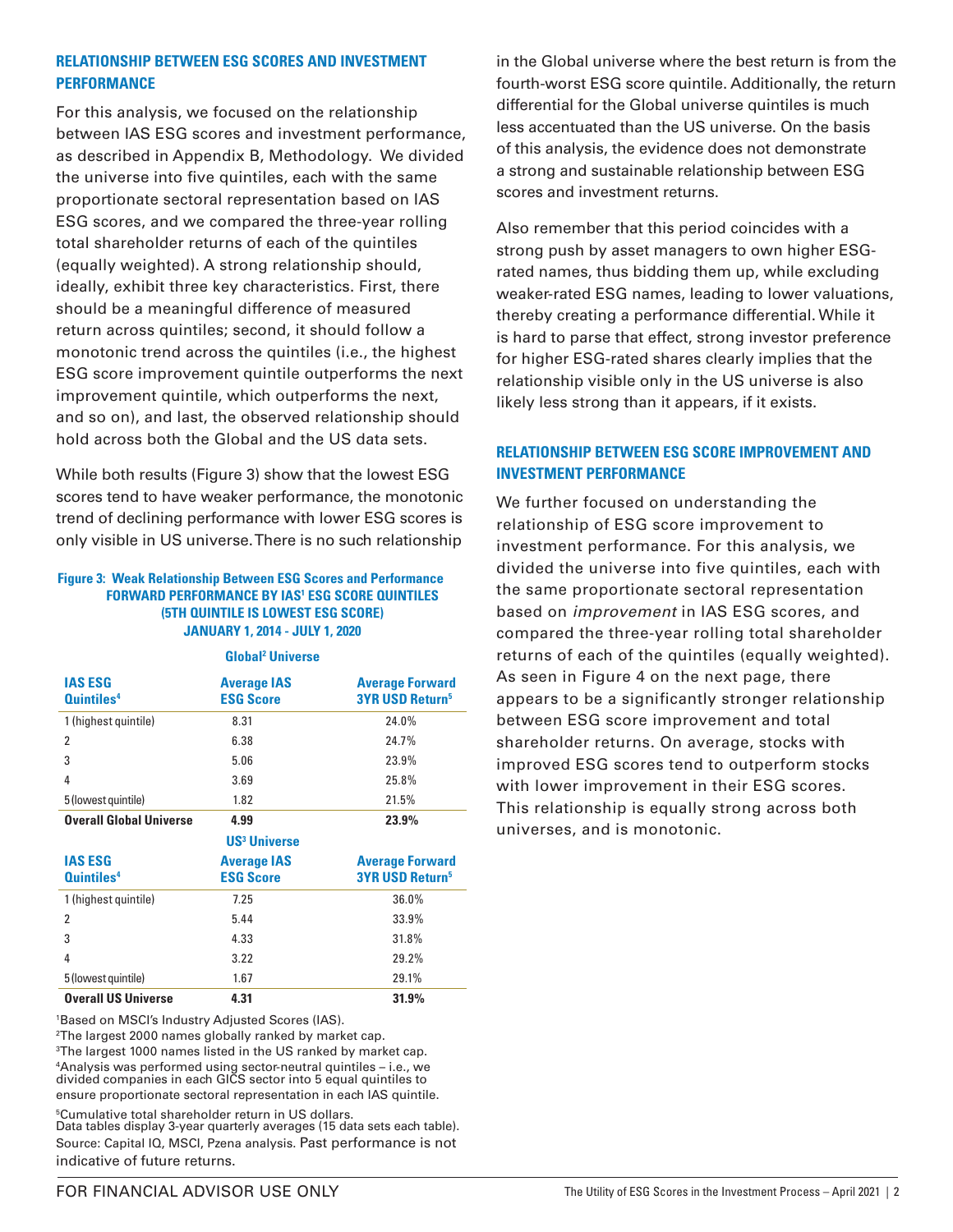#### **Figure 4: Significantly Stronger Relationship between ESG Score Improvement and Investment Performance PERFORMANCE BY IAS1 ESG SCORE IMPROVEMENT QUINTILES (5TH QUINTILE IS LOWEST ESG IMPROVEMENT) JANUARY 1, 2014 - JULY 1, 2020**

| <b>Global<sup>2</sup> Universe</b>              |                                                 |                                                     |  |  |
|-------------------------------------------------|-------------------------------------------------|-----------------------------------------------------|--|--|
| <b>IAS ESG</b><br><b>Improvement Quintiles4</b> | <b>Average IAS</b><br><b>Improvement Amount</b> | <b>Average</b><br><b>3YR USD Return<sup>5</sup></b> |  |  |
| 1 (highest improvement quintile)                | 2.27                                            | 28.9%                                               |  |  |
| 2                                               | 1.03                                            | 26.7%                                               |  |  |
|                                                 | 0.33                                            | 24.1%                                               |  |  |
| 4                                               | $-0.28$                                         | 23.0%                                               |  |  |
| 5 (lowest improvement quintile)                 | $-1.51$                                         | 18.6%                                               |  |  |
| <b>Overall Global Universe</b>                  | 0.35                                            | 24.2%                                               |  |  |

**US3 Universe**

| <b>IAS ESG</b><br><b>Improvement Quintiles<sup>4</sup></b> | <b>Average IAS</b><br><b>Improvement Amount</b> | <b>Average</b><br><b>3YR USD Return<sup>5</sup></b> |
|------------------------------------------------------------|-------------------------------------------------|-----------------------------------------------------|
| 1 (highest improvement quintile)                           | 2.31                                            | 37.3%                                               |
| 2                                                          | 1.06                                            | 33.9%                                               |
|                                                            | 0.35                                            | 30.6%                                               |
| 4                                                          | $-0.28$                                         | 30.6%                                               |
| 5 (lowest improvement quintile)                            | $-1.42$                                         | 27.8%                                               |
| <b>Overall US Universe</b>                                 | 0.38                                            | 32.0%                                               |

1 Based on MSCI's Industry Adjusted Scores (IAS).

2 The largest 2000 names globally ranked by market cap. 3 The largest 1000 names listed in the US ranked by market cap. 4 Analysis was performed using sector-neutral quintiles – i.e., we divided companies in each GICS sector into 5 equal quintiles to ensure proportionate sectoral representation in each IAS improvement quintile.

5 Cumulative total shareholder return in US dollars.

Data tables display 3-year quarterly averages (15 data sets each table). Source: Capital IQ, MSCI, Pzena analysis. Past performance is not indicative of future returns.

#### **INVESTMENT IMPLICATIONS**

Given the study's limitations, it is unwise to draw strong conclusions, but it may be plausible to make certain inferences. This analysis elucidates that ESG score improvement has potentially a much stronger relationship to investment performance than a pure ESG score. That also makes sense as most ESG ratings are backward looking and miss the direction of change. That means that weak ESG scores themselves are not a negative. In fact, a weak ESG score could be a reason why the stock is cheap; and it may be a great investment opportunity if the company has solid ESG improvement potential, irrespective of its current rating. Investing in those stocks is a win-win because the community is better served when a company improves its ESG prudence, and investors benefit by way of strong shareholder returns.

Clearly not every company will improve its ESG performance. Deep company-specific investment research is critical to identifying the stocks that can, followed by extensive and continuous engagement with the company to help management in their transition to better ESG performance. Shareholder engagement helps investors determine which transition plans are sound (and which aren't). More importantly, it gives investors a voice to ensure that companies allocate capital efficiently to projects that make sense. For example, with the transition to a lower carbon economy underway, starving economically critical businesses of capital because they are more carbon intensive will only make the monumental task of the transition that much harder. Walking away, i.e., divesting from these companies, achieves nothing and may drive them to other less-accountable sources of capital than the public markets. Through engagement, market participants can select which energy players are putting capital to work more effectively, and allocate investments accordingly.

#### **ESG AND VALUE INVESTING**

A widely-held belief is that value stocks are weak on ESG and weak ESG stocks tend to underperform, implying that value investing and ESG prudence are in conflict, even mutually exclusive. This study opens up this view for debate, suggesting that value investors can capitalize on valuation dislocations due to ESG considerations by understanding the longterm impact of company-specific ESG improvement actions. A combination of deep research and extensive engagement are necessary for investors to access this potential source of alpha generation.

In that respect, the company's ESG score likely matters less than the selection and monitoring of investments based on improvement potential. Our focus, therefore, is not on the absolute score, or even good versus bad ESG scores, but on whether we believe the company can recover its normalized earnings power over time. The combination of deep research and extensive engagement can help value investors like us capitalize on ESG controversy to achieve the objective of generating superior investment returns.

We highlight this approach of engagement-led ESG improvement through the following two case studies.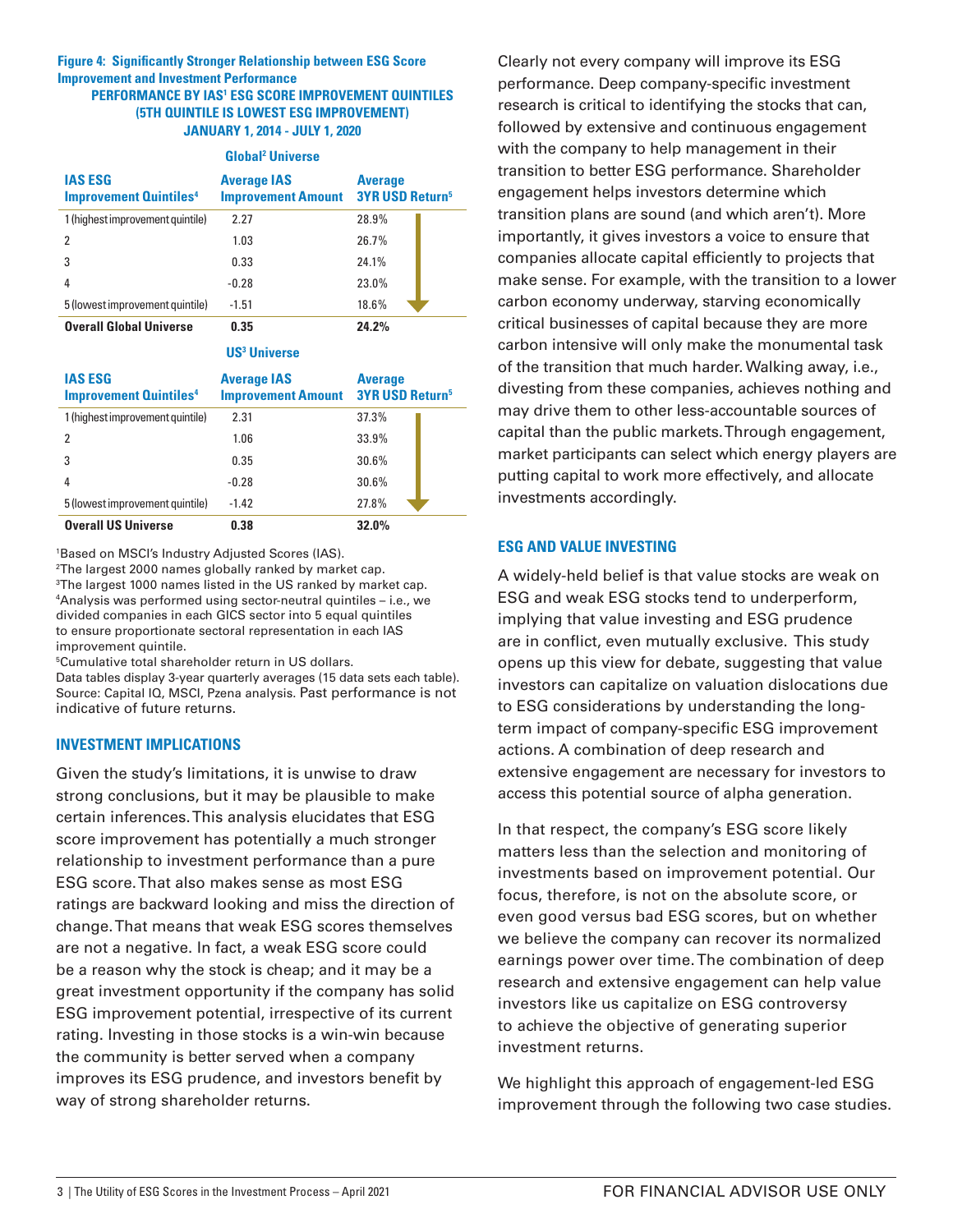## **Enel S.p.A. – A Utility in Transition**

The story of Enel, a diversified utility based in Rome, Italy, is one of a company forced to recover from self-inflicted wounds, while navigating an evolving sector disrupted by the widespread adoption of green energy. These two headwinds created a classic value opportunity where the quality of the company's core business was obscured by poor results and fears of disruption. New management cut costs, implemented a culture of capital discipline, simplified the business, and invested prudently to better position the company for the changing landscape, creating the potential for a robust earnings recovery and a re-rating of the stock. Our conviction in Enel's turnaround was largely predicated on improvements in management's approach to environmental risks and corporate governance practices.

In terms of the environment, Enel had been shifting its focus toward businesses that stood to benefit in the new utility landscape: electricity distribution, renewables generation, and broader digitalization, such as smart meters. This came with a commitment to allocate 95% of its capital expenditure over multiple years to focus on these initiatives. Today, Enel is the largest non-government-owned renewable operator in the world, with over 49 GW of installed renewable energy capacity. Enel is continuing to expand its renewable offering, targeting 60 GW by 2022; at which point it will generate almost 60% of its total production from renewables. In tandem, Enel is phasing out coal generation by 2025-2027 (recently accelerated from 2030) and will completely decarbonize by 2050. Enel should also benefit from increased network investments, a necessary part of this energy transition that should enable Enel to earn solid regulated returns due to governments' desire for an upgraded, more efficient grid.

Governance improvements started with the appointment of a new CEO in 2014. He was leading Enel's growing green power division and was well suited to help the company navigate the disruption posed by renewables. He proceeded to transform Enel in numerous ways: increasing operating efficiency; streamlining the corporate structure; focusing capital spending on stable businesses; shifting away from traditional generation and commodity exposure; and improving capital allocation. He discarded major transformative acquisitions, instead focusing

on select bolt-on deals, reduced debt, and invested in the business to address energy transition risk. Enel also increased its focus on returning capital to shareholders. It has increased its dividend at a double-digit rate since 2013 and committed to a 70% payout ratio going forward.

Through these changes, Enel has transformed from an industry laggard for environmental and governance risks to an efficiently run industry leader with a stable business mix well-positioned for future growth. The company's turnaround (from 2016 to 2019) broadly mirrors the performance period we examined. Over this time Enel's stock experienced a 77% 3-year return, and the company was upgraded by MSCI from an A to AA ESG rating.

## **Wilmar International Ltd. – Affecting Change in a Controversial Industry**

Wilmar is a leading Asian agribusiness with operations in palm oil refining, oilseed crushing, and manufacturing of consumer products. The palm oil industry is notoriously controversial, garnering negative media attention for its role in rainforest deforestation and inadequate protection of labor rights in the supply chain. Driven largely by consumer pressure, large buyers of palm oil – specifically consumer goods companies such as Unilever and Nestle – have increasingly pushed their suppliers to shore-up a sustainable palm oil supply chain. Wilmar is a classic example of where business success became inherently tied to improvement in ESG practices.

We identified several ESG issues around deforestation for palm plantations, child labor and human rights in the palm supply chain, supplier management, and sustainable palm oil production. We engaged with the senior management and the chief sustainability officer extensively to assess their commitment to addressing these sustainability and labor practice issues. As shareholders in Wilmar, we focused our engagement to fully evaluate the investment risks, as well as to ensure that the company understood the gravity of these issues and to emphasize management actions and investments to proactively address these issues.

Wilmar instituted a zero-tolerance 'no deforestation, no peat, no exploitation' policy in 2013, but most notable is the work Wilmar undertook to significantly enhance its supply chain compliance and monitoring efforts. This culminated in the signing of a joint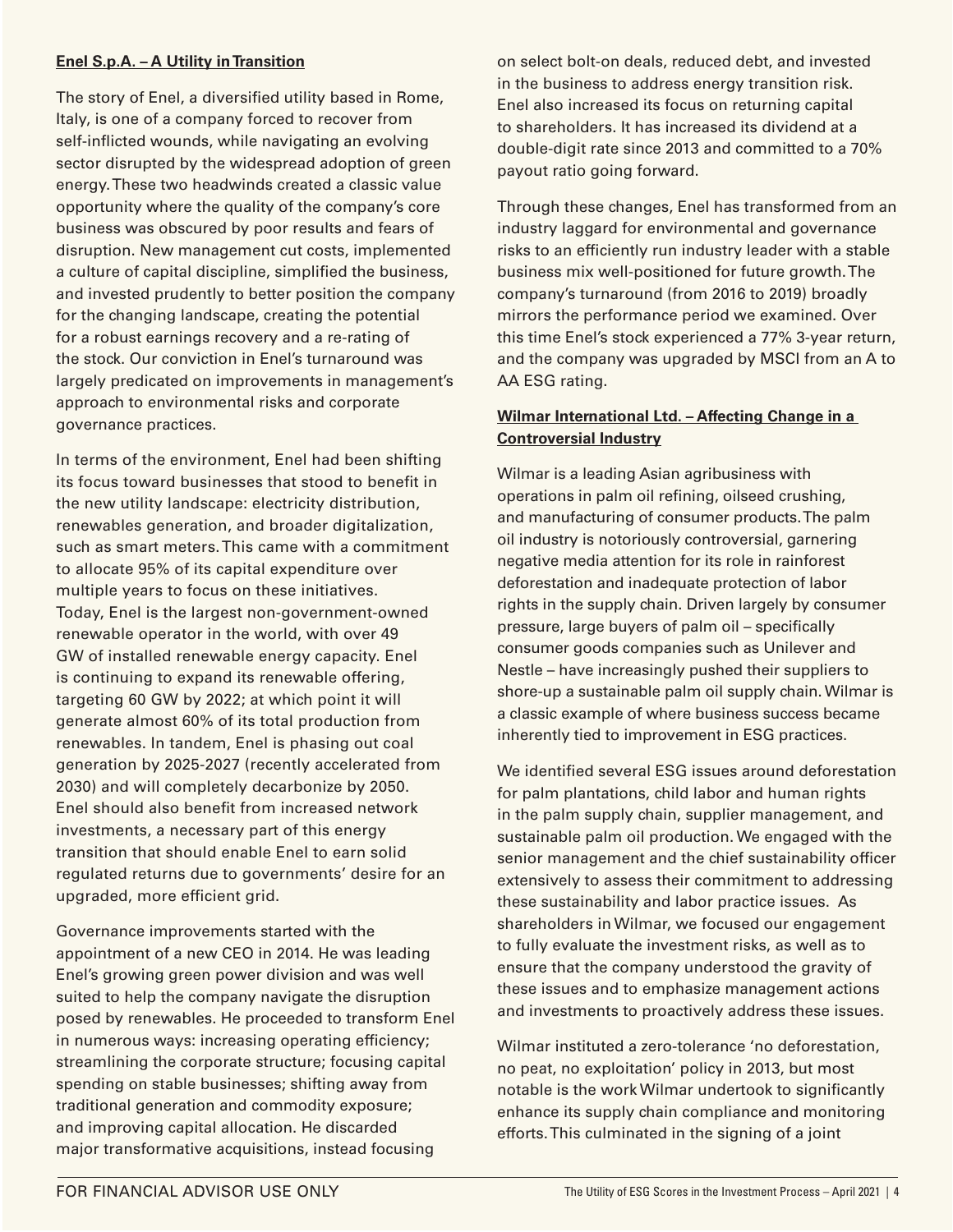statement with consumer goods companies in December 2018 that established a clear zerotolerance policy for all Wilmar suppliers – with any transgression resulting in immediate suspension of the supplier until a remediation plan is in effect. Wilmar was the first major player in the market to make this commitment to zero-tolerance, which undoubtedly positioned it favorably among its major customers.

In 2016, Amnesty International published an explosive report alleging widespread exploitative labor practices (including child labor) at the farms Wilmar purchases its raw material from, as well as at their own Wilmar-owned plantations. Amnesty International made a calculated move to highlight Wilmar because Wilmar's scale allows it to effect change throughout the value chain, while trying to influence individual small farmers is less efficient. While child labor was not knowingly occurring at any Wilmar plantation, and many of the allegations were unfounded, negative reputational repercussions lingered for some time in the market. The claims in the 2016

report notwithstanding, Wilmar has made substantial improvements in its identification and management of labor rights issues. These efforts include education initiatives implemented at the planation level and publication of a human rights and women's charter framework.

In our engagements, we found the company and its founders to be focused on franchise longevity and very willing to proactively address these business risks. Wilmar has made steady progress which has accelerated over the last five years, achieving significant progress in both ESG ratings and profitability. The timeframe of these improvements broadly mirrors the performance period we examined (2015 to 2018) where Wilmar experienced a 41% total shareholder return and was simultaneously upgraded by MSCI from a BB to BBB ESG rating. Wilmar's sustainability efforts have improved enough such that company was listed for the first time on the well-respected Dow Jones Sustainability Index in 2020 and scored above the 90th percentile for indicators related to raw material sourcing, human rights, and labor practices.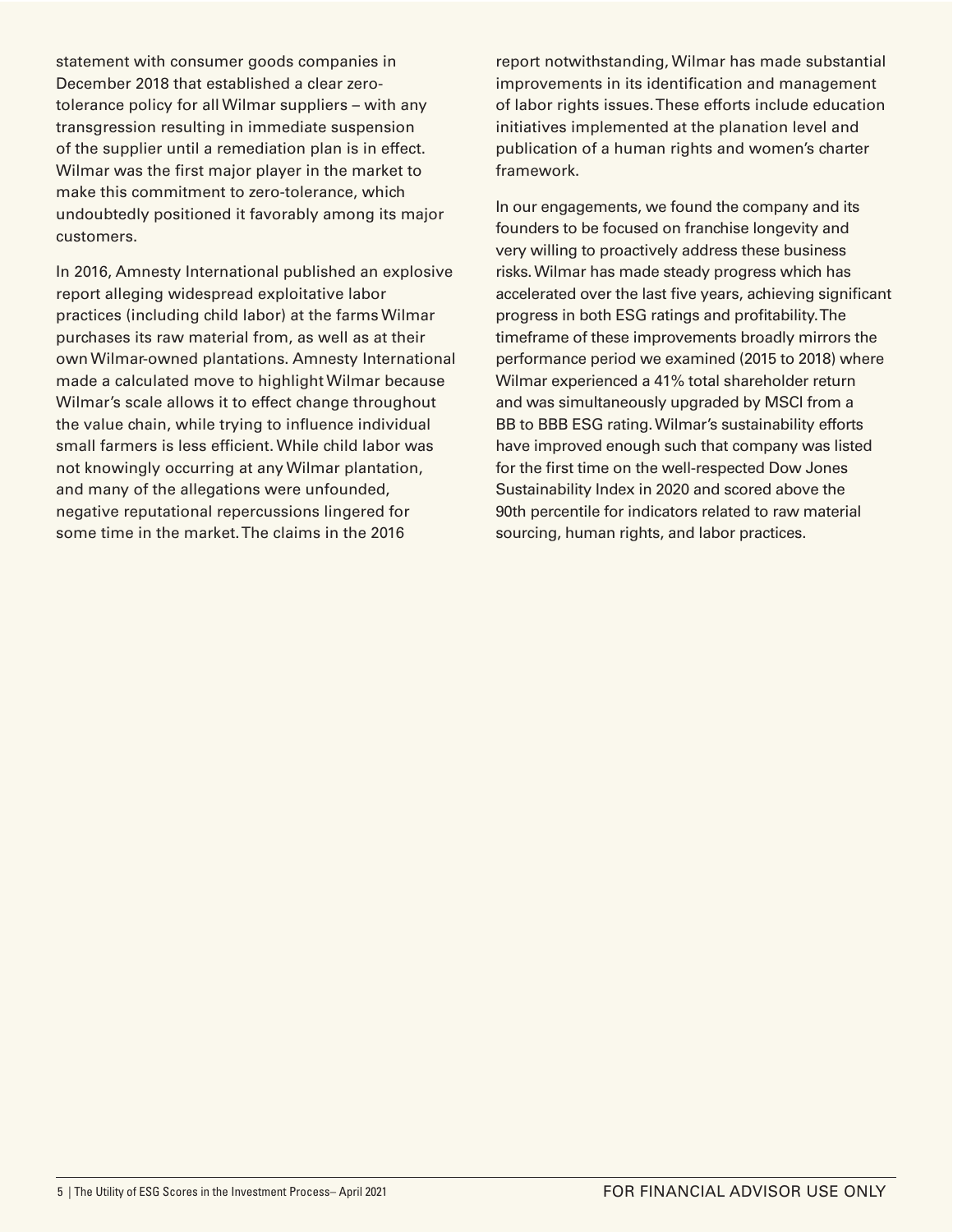#### **APPENDICES**

#### **Appendix A: Study Limitations**

There are several limitations of this analysis. Most importantly, the time period is too short to measure long term trends with meaningful significance. Additionally, this period is during one of the worst divergences in growth and value returns, potentially creating distortions in performance analysis. The analysis relies on MSCI's ESG ratings; while having continuously improved the rigor and coverage of its ratings, MSCI was still in the evolutionary phase in terms of depth and sophistication of the scoring mechanism. It is, however, the most comprehensive data set we have available for the duration of the study. Also, we used rolling three-year performance periods and, given the duration of our analysis, it weighs interim periods higher in the eventual calculations. Lastly, as with all correlations, a relationship between ESG factors and performance as demonstrated in the analysis does not imply causation in any way.

#### **Appendix B: Methodology**

The analysis is based on MSCI company ESG scores from January 1, 2014 – July 1, 2020, taken at the beginning of every quarter. We used MSCI's Industry Adjusted Scores (IAS) instead of absolute scores. IAS normalize the scores across industries thereby helping us avoid data bias as some industries have inherently lower scores versus others. To further eliminate any

sectoral skews, all the analysis was performed on sector-neutral quintiles – i.e., we divided companies in each GICS sector into 5 equal quintiles to ensure proportionate sectoral representation in each quintile. That ensured that within each quintile, it has the same mix of number of names from each sector same as that of the universe.

We performed our analysis on two universes – Global and US. Our Global universe included the top 2000 names globally by market cap and our US universe included the top 1000 names listed in US by market cap. We eliminated about 20% of the names in each of the universes due to lack of data.

For each of the names in the universe, we collected MSCI's Industry Adjusted Scores (IAS) at the beginning of each quarter from January 1, 2014 to July 1, 2020. We used CapitalIQ to calculate total shareholder returns for each of the corresponding periods for our stock performance analysis.

For each analysis, we used a simple average of total shareholder returns of all the companies in the respective quintiles for all the 3-year periods for the time frame of our study, January 1, 2014 – July 1, 2020. This implied 15 3-year time periods starting from January 1, 2014 to January 1, 2017 and last one being from July 1, 2017 to July 1, 2020. As we used a simple average, it effectively meant all the performance calculations are based on equal-weighting of the stocks in each quintile.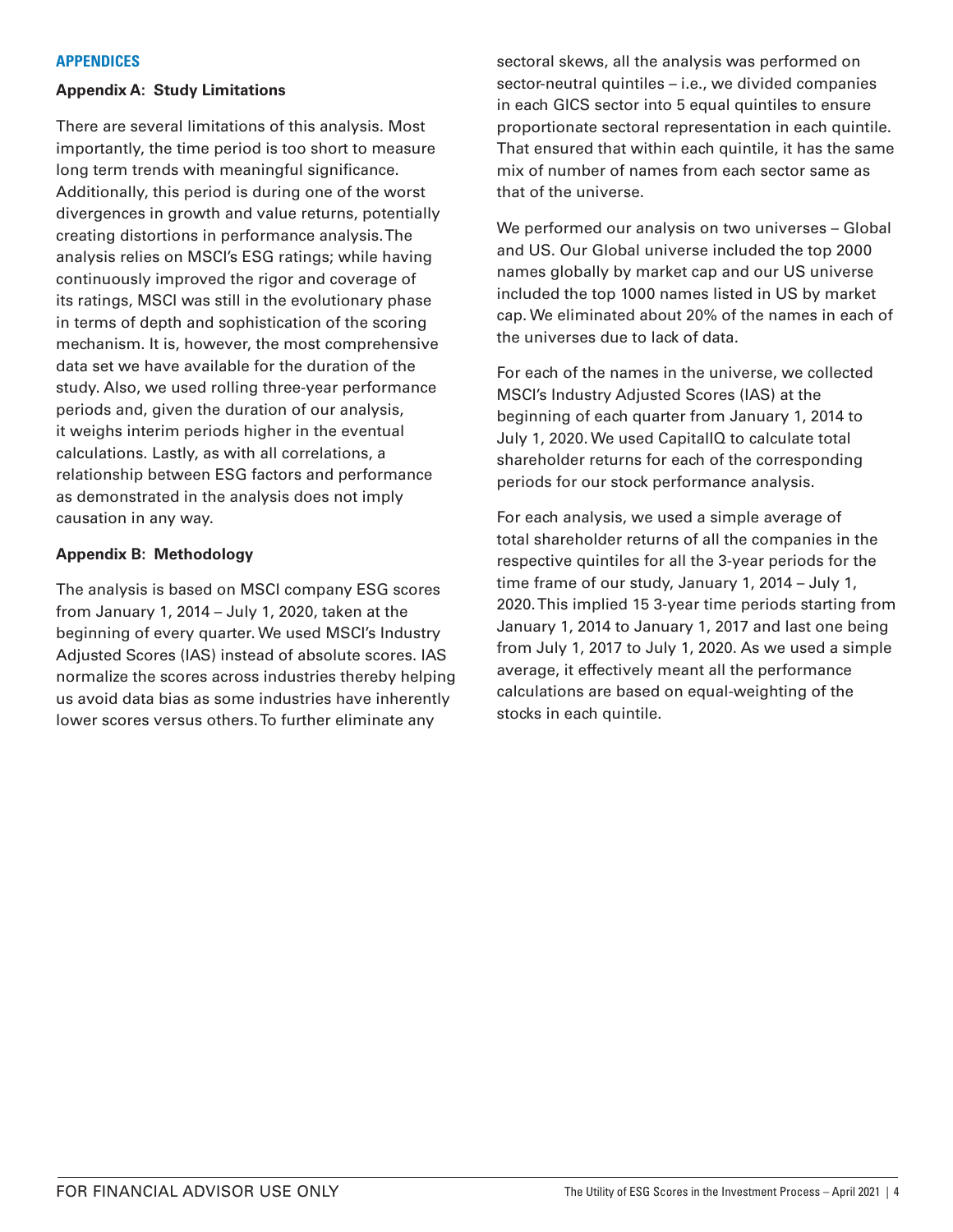

#### DISCLOSURES:

These materials are intended solely for informational purposes. The views expressed reflect the current views of Pzena Investment Management ("PIM") as of the date hereof and are subject to change. PIM is a registered investment adviser registered with the United States Securities and Exchange Commission. PIM does not undertake to advise you of any changes in the views expressed herein. There is no guarantee that any projection, forecast, or opinion in this material will be realized. Past performance is not indicative of future results. All investments involve risk, including risk of total loss.

This document does not constitute a current or past recommendation, an offer, or solicitation of an offer to purchase any securities or provide investment advisory services and should not be construed as such. The information contained herein is general in nature and does not constitute legal, tax, or investment advice. PIM does not make any warranty, express or implied, as to the information's accuracy or completeness. Prospective investors are encouraged to consult their own professional advisers as to the implications of making an investment in any securities or investment advisory services.

The specific portfolio securities discussed in this presentation are included for illustrative purposes only and were selected based on their ability to help you better understand our investment process. They were selected from securities in one or more of our strategies and were not selected based on performance. They do not represent all of the securities purchased or sold for our client accounts during any particular period, and it should not be assumed that investments in such securities were or will be profitable. PIM is a discretionary investment manager and does not make "recommendations" to buy or sell any securities. There is no assurance that any securities discussed herein remain in our portfolios at the time you receive this presentation or that securities sold have not been repurchased.

#### For U.K. Investors Only:

This financial promotion is issued by Pzena Investment Management, Ltd. ("PIM UK"). PIM UK is a limited company registered in England and Wales with registered number 09380422, and its registered office is at 34-37 Liverpool Street, London EC2M 7PP, United Kingdom. PIM UK is an appointed representative of Mirabella Advisers LLP, which is authorised and regulated by the Financial Conduct Authority. The Pzena documents are only made available to professional clients and eligible counterparties as defined by the FCA. Past performance is not indicative of future results. The value of your investment may go down as well as up, and you may not receive upon redemption the full amount of your original investment. The views and statements contained herein are those of Pzena Investment Management and are based on internal research.

#### For Australia and New Zealand Investors Only:

This document has been prepared and issued by Pzena Investment Management, LLC (ARBN 108 743 415), a limited liability company ("Pzena"). Pzena is regulated by the Securities and Exchange Commission (SEC) under U.S. laws, which differ from Australian laws. Pzena is exempt from the requirement to hold an Australian financial services license in Australia in accordance with ASIC Corporations (Repeal and Transitional) Instrument 2016/396. Pzena offers financial services in Australia to 'wholesale clients' only pursuant to that exemption. This document is not intended to be distributed or passed on, directly or indirectly, to any other class of persons in Australia.

In New Zealand, any offer is limited to 'wholesale investors' within the meaning of clause 3(2) of Schedule 1 of the Financial Markets Conduct Act 2013 ('FMCA'). This document is not to be treated as an offer, and is not capable of acceptance by, any person in New Zealand who is not a Wholesale Investor.

#### For Jersey Investors Only:

Consent under the Control of Borrowing (Jersey) Order 1958 (the "COBO" Order) has not been obtained for the circulation of this document. Accordingly, the offer that is the subject of this document may only be made in Jersey where the offer is valid in the United Kingdom or Guernsey and is circulated in Jersey only to persons similar to those to whom, and in a manner similar to that in which, it is for the time being circulated in the United Kingdom, or Guernsey, as the case may be. The directors may, but are not obliged to, apply for such consent in the future. The services and/or products discussed herein are only suitable for sophisticated investors who understand the risks involved. Neither Pzena Investment Management, Ltd. nor Pzena Investment Management, LLC nor the activities of any functionary with regard to either Pzena Investment Management, Ltd. or Pzena Investment Management, LLC are subject to the provisions of the Financial Services (Jersey) Law 1998.

#### For South African Investors Only:

Pzena Investment Management, LLC is an authorised financial services provider licensed by the South African Financial Sector Conduct Authority (licence nr: 49029).

© Pzena Investment Management, LLC, 2021. All rights reserved.